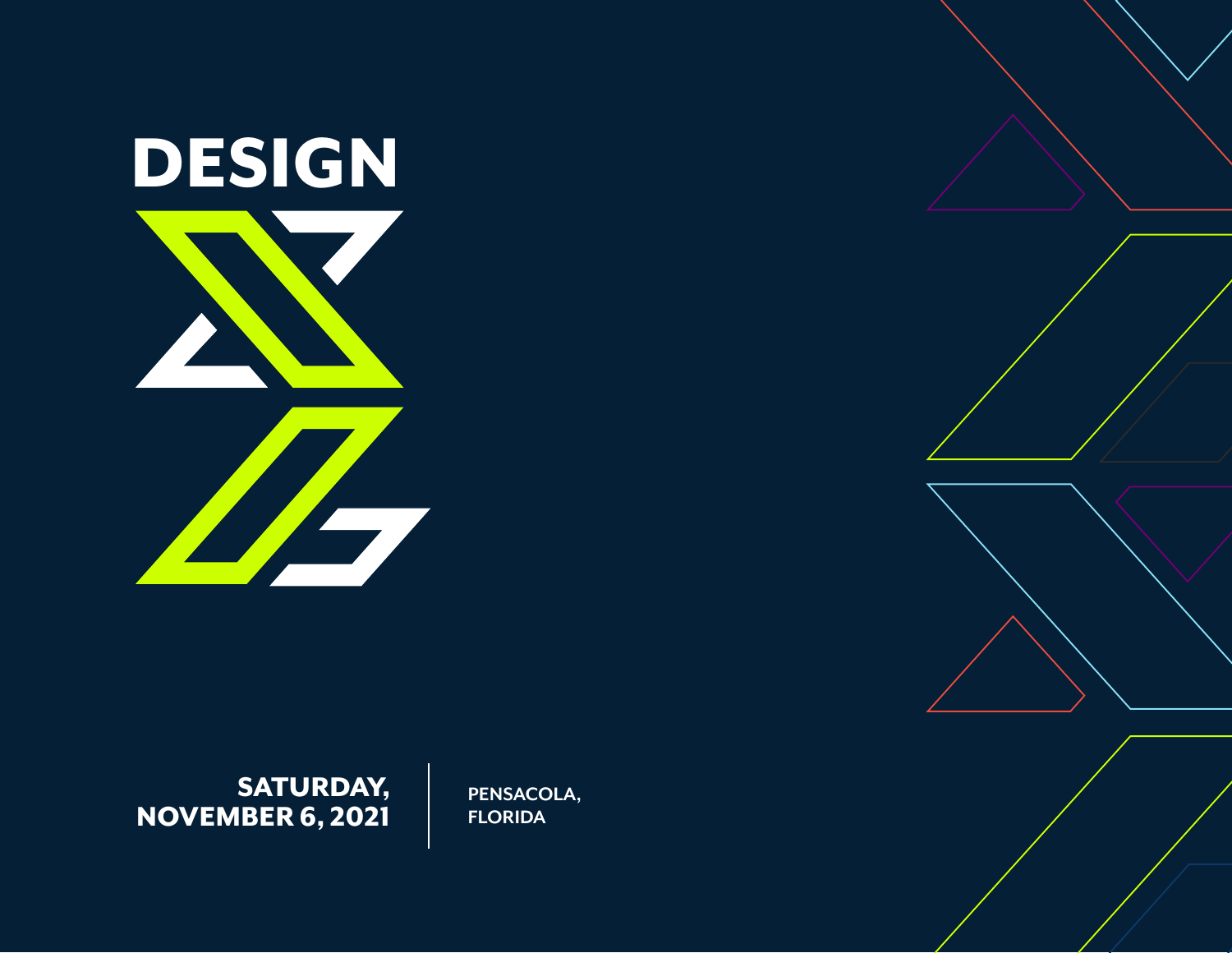# **What is DesignXL?**

It's so much more than a conference...

# IT'S A CALL TO ACTION.

DesignXL ("XL" for short) is more than a conference. It's a movement. To be brighter, bigger, better.

We're a community of dedicated and passionate creative, marketing, and communication professionals bringing together the industry's biggest names, brightest minds, and best thinkers to fuel inspiration, ignite creativity and amplify productivity all within a short drive from home.

XL is a call to action for current and future professionals working in the design, marketing and communication fields to ramp up their creativity, scale up skill sets, and achieve new levels of excellence.

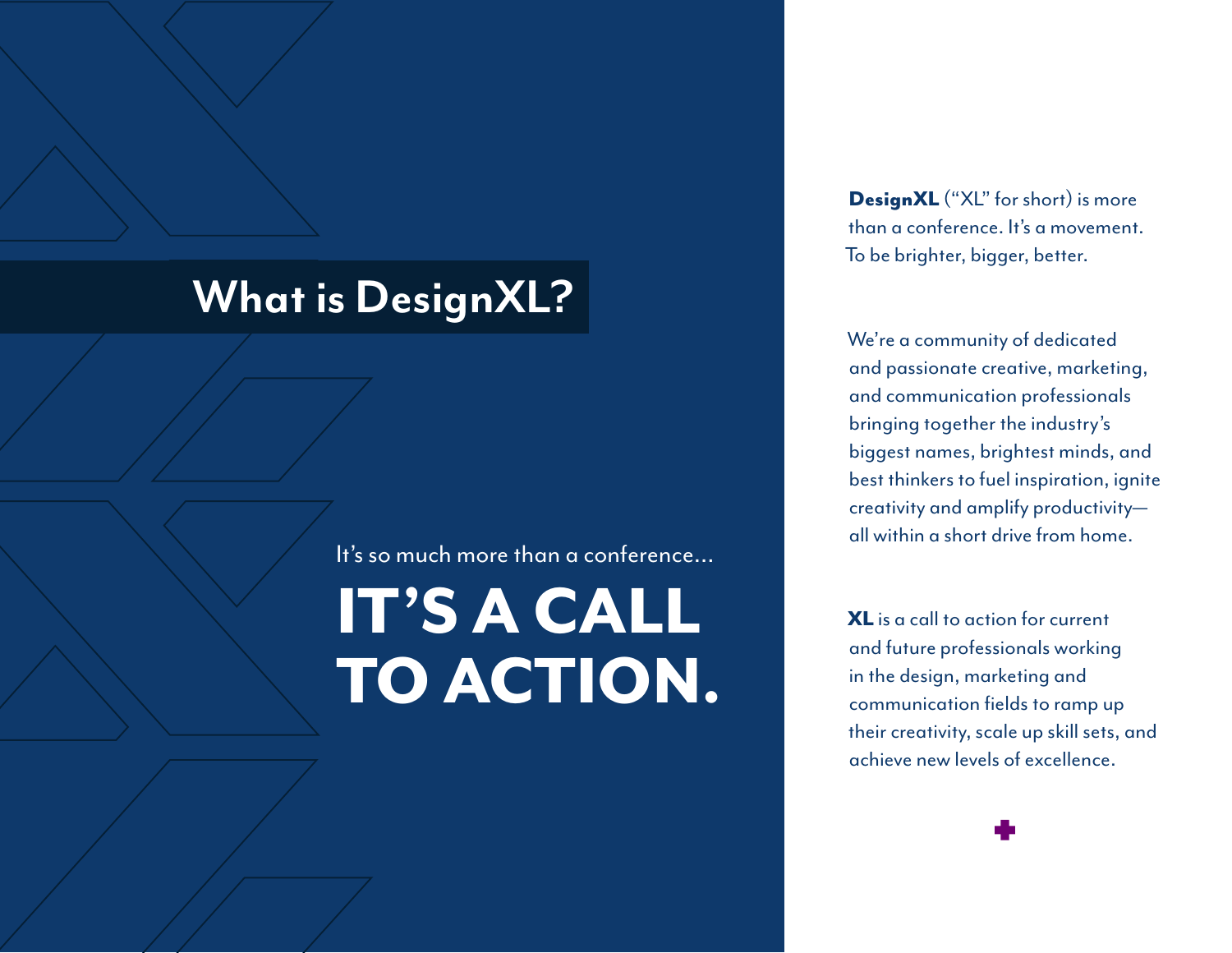# **Why DesignXL?**

### BIG NAMES. BOLD IDEAS.

The XL Conference is compact, but big on impact. It's our answer to a calling: a means to achieve creative excellence. To not simply just educate and advocate, but to position our local talent as best-inclass, and our region as best-in-industry. We're on a mission to propel the Gulf Coast Community's creative expertise to unparalleled heights.

**To us, this is what success looks like:**

+ ESTABLISH THE GULF COAST REGION as a fertile, viable area where creative professionals thrive.

#### **ATTRACT TOP TALENT**

and retain existing talent because we have elevated our region's reputation as a place that nurtures and develops the best, quality professionals.

#### STRENGTHEN COMMUNITY

engagement and relationships through active conversation, ongoing collaboration, and continuous learning.

#### **PROVE THE CREATIVE** COMMUNITY can be a

major contributor and engine for workforce and economic development for our area.

#### DEVELOP WORLD-CLASS EDUCATIONAL PROGRAMS

and with nationally-renowned speakers.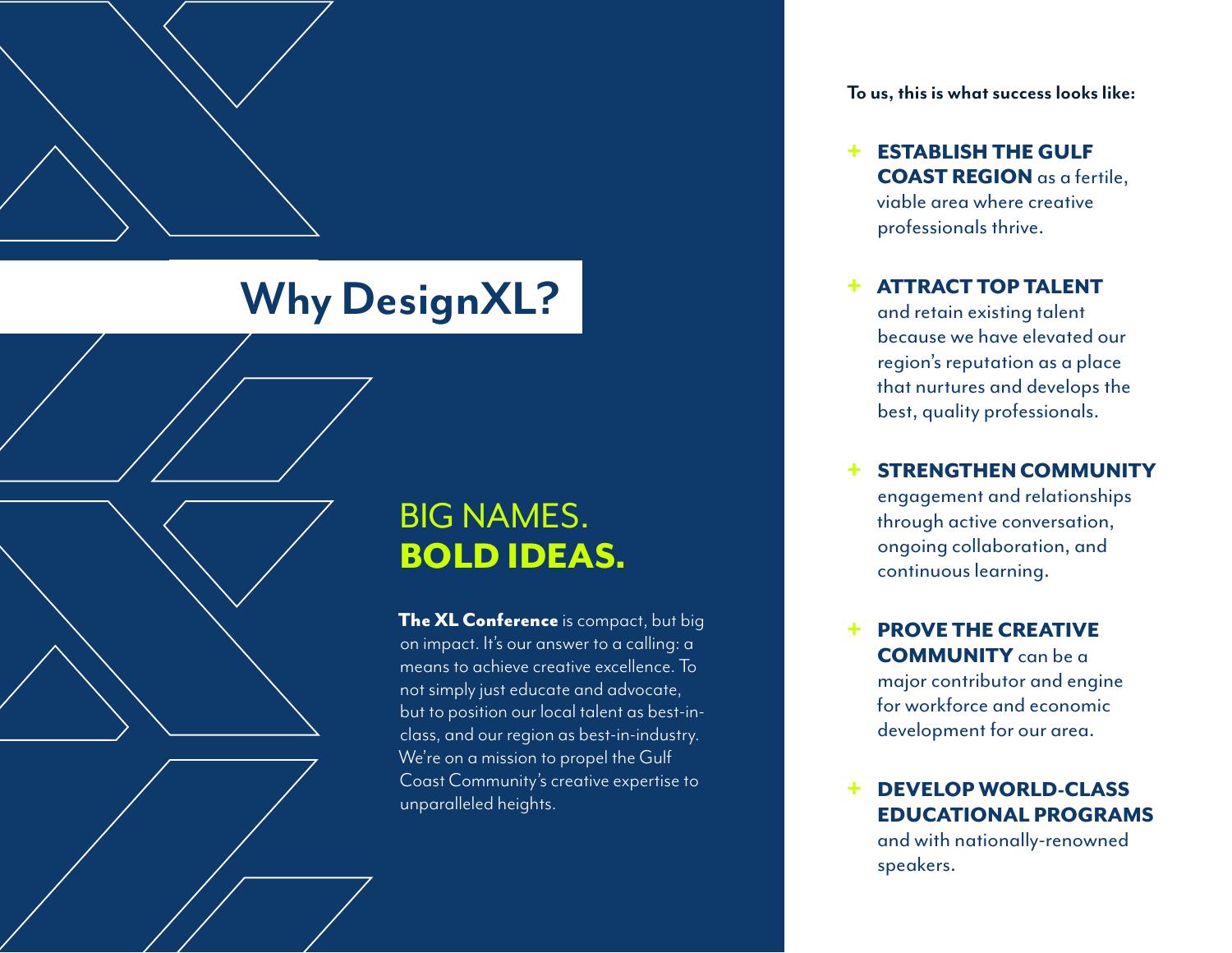# **Why Sponsor?**

## DREAM BIG. THINK BOLDLY.

The **DesignXL** conference is unique. We invite you to dream big with us. Your contribution will help establish our local talent as world-class creative powerhouses.

Our footprint is intimate, but mighty.

HERE ARE A FEW REASONS WE THINK WE'D MAKE A PERFECT FIT. JOIN OUR TRIBE:

- BE PART OF SOMETHING NEW AND DIFFERENT.
- + LOW BARRIER TO ENTRY: DESIGN CONFERENCE WITH BIG OPPORTUNITIES.
- + HIGH VISIBILITY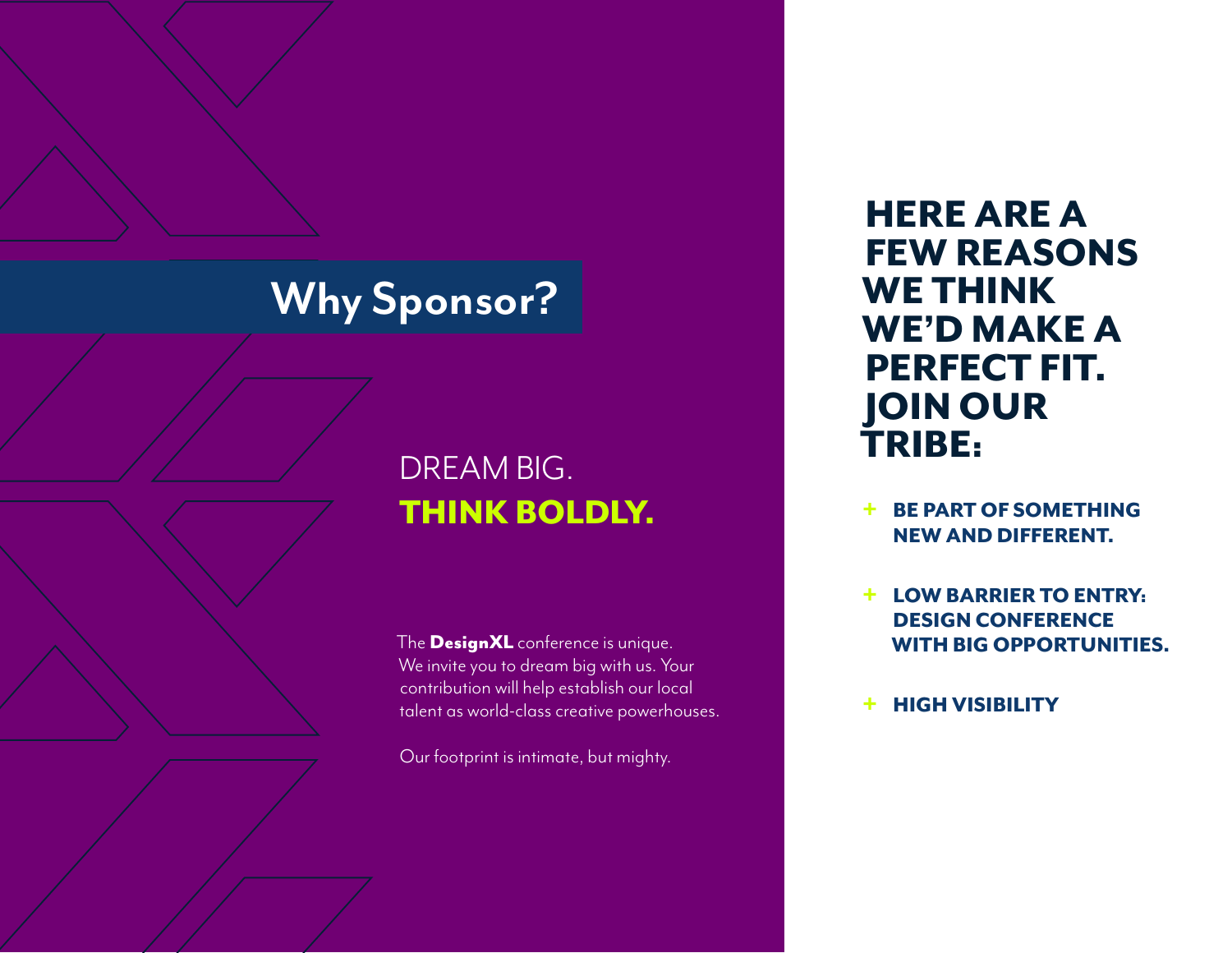### XL 2019 DEMOGRAPHICS

# 250-300 **Attendees** 79% **Professionals** 21% **Students**



#### **Attendees | Age Range**

| 18 - 23 | 14% |
|---------|-----|
| 24 - 29 | 36% |
| 30 - 39 | 29% |
| 40 - 49 | 7%  |
| 50+     | 14% |

#### **Attendees | Top Job Titles**

- 1. Graphic Designer
- 2. Artist / Illustrator
- 3. Marketing / Advertising / PR
- 4. Programmer / Developer
- 5. Photographer
- 6. Writer
- 7. Social Media Manager
- 8. Event Manager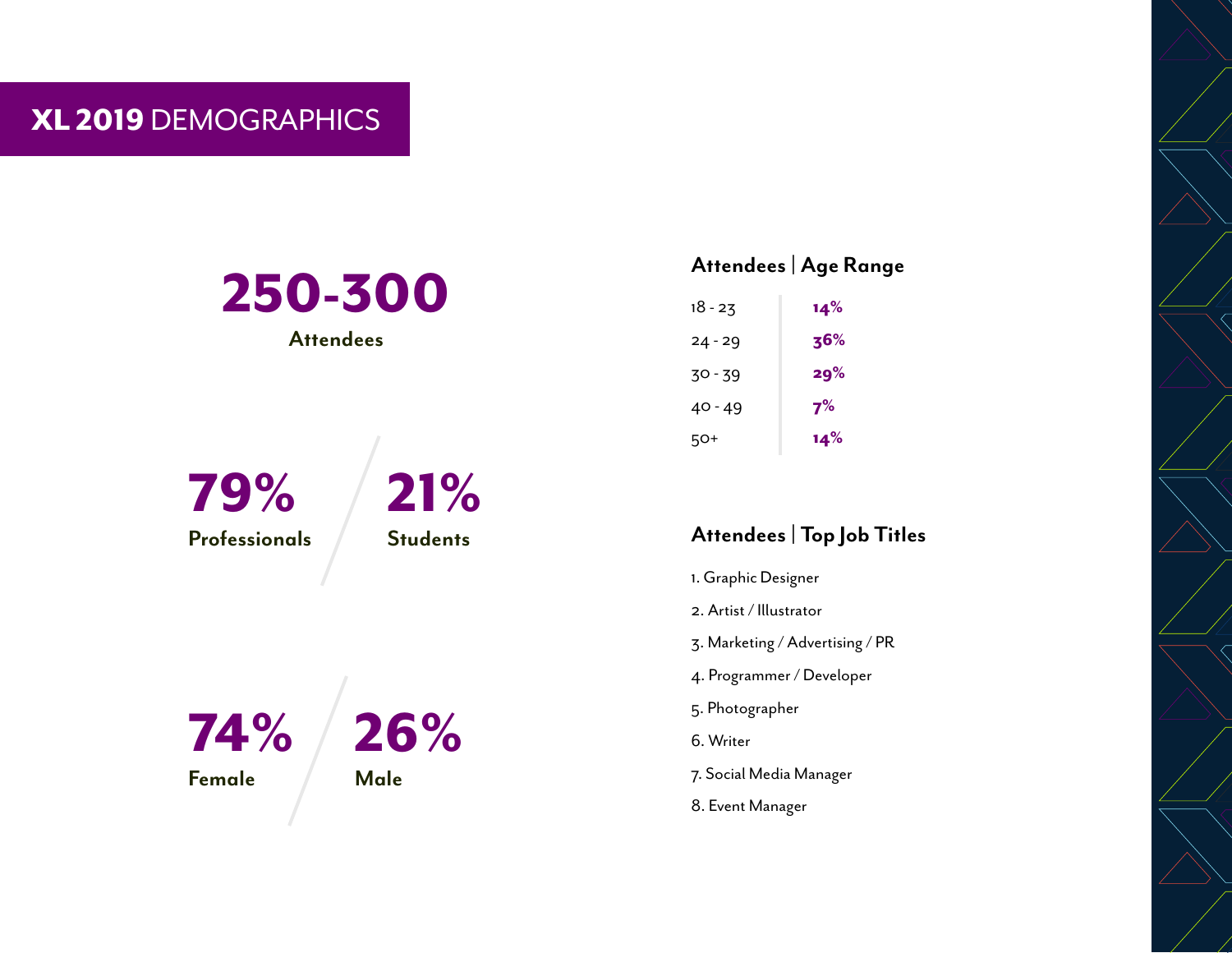DESIGNXL ALUMNI



CAITLYN COONEY Charlotte Mason Print Co // Bare Hand Collective



PHOEBE CORNOG

Pandr Design Co//Drunk on Lettering//Ladies Who Paint



CHRIS DO The Futur



SCOTT FULLER The Studio Temporary



 SAVANNAH GLITSCHKA Glitschka Studios



 VON GLITSCHKA Glitschka Studios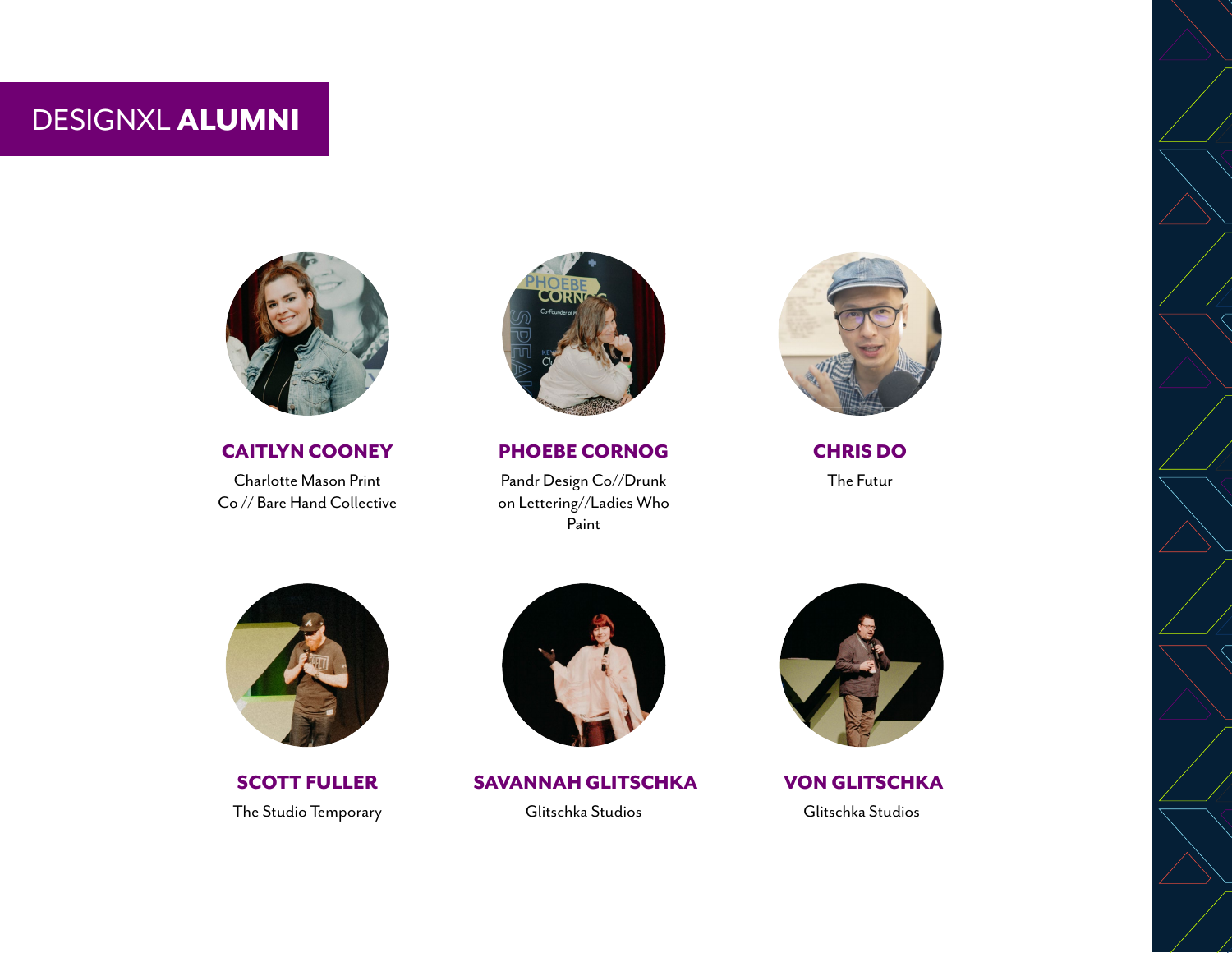DESIGNXL ALUMNI



SHELLEY HENSELER

Illustrator//Professor at University of West Florida



MICHAEL JANDA

Burn Your Portfolio// Psychology of Graphic Design Pricing



CASEY LIGON

Hand Lettering & Dimensional Food Styling



When We Wonder **Vivid Bridge Studios** 



BRAD WEAVER CHRISTINE YORK



WHO'S NEXT?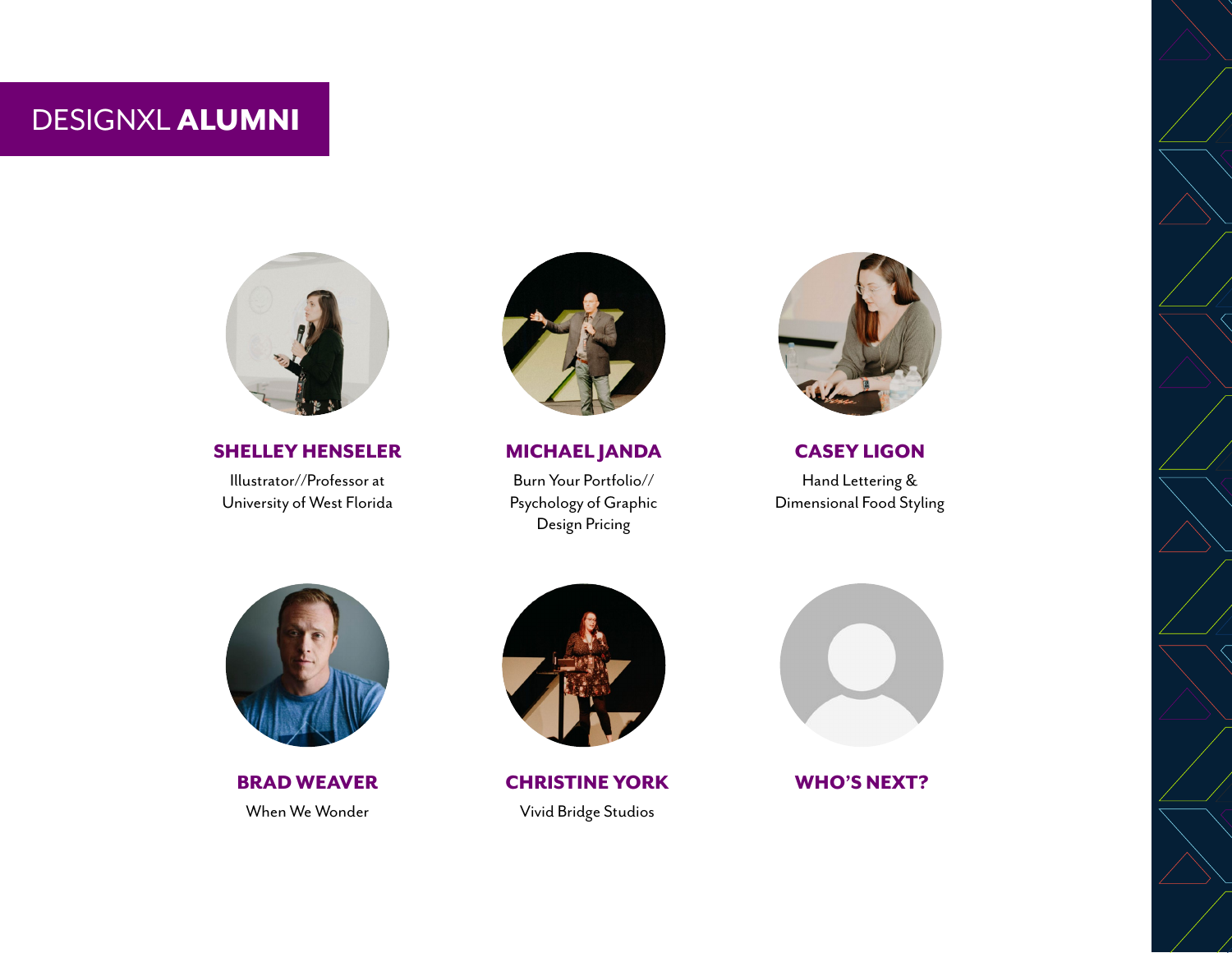## **2021 Theme**

## FROM DISRUPTED, TO DISRUPTOR.

Our theme this year is centered around the idea of going from DISRUPTED (by the pandemic and uncertainty) to **DISRUPTOR** (reinventing your life, creating positive change, mixing things up).

#### + DISRUPTED

**/dis'r pt'ed/ verb —to prevent something, especially a system, process, or event, from continuing as usual or as expected.**

#### + DISRUPTOR

**/dis'r pt r/ noun —a person who causes radical change in an existing industry or market by means of innovation.**

DO WE REALLY WANT TO GO BACK TO "NORMAL"...OR ARE WE READY TO BUILD SOMETHING *DIFFERENT?*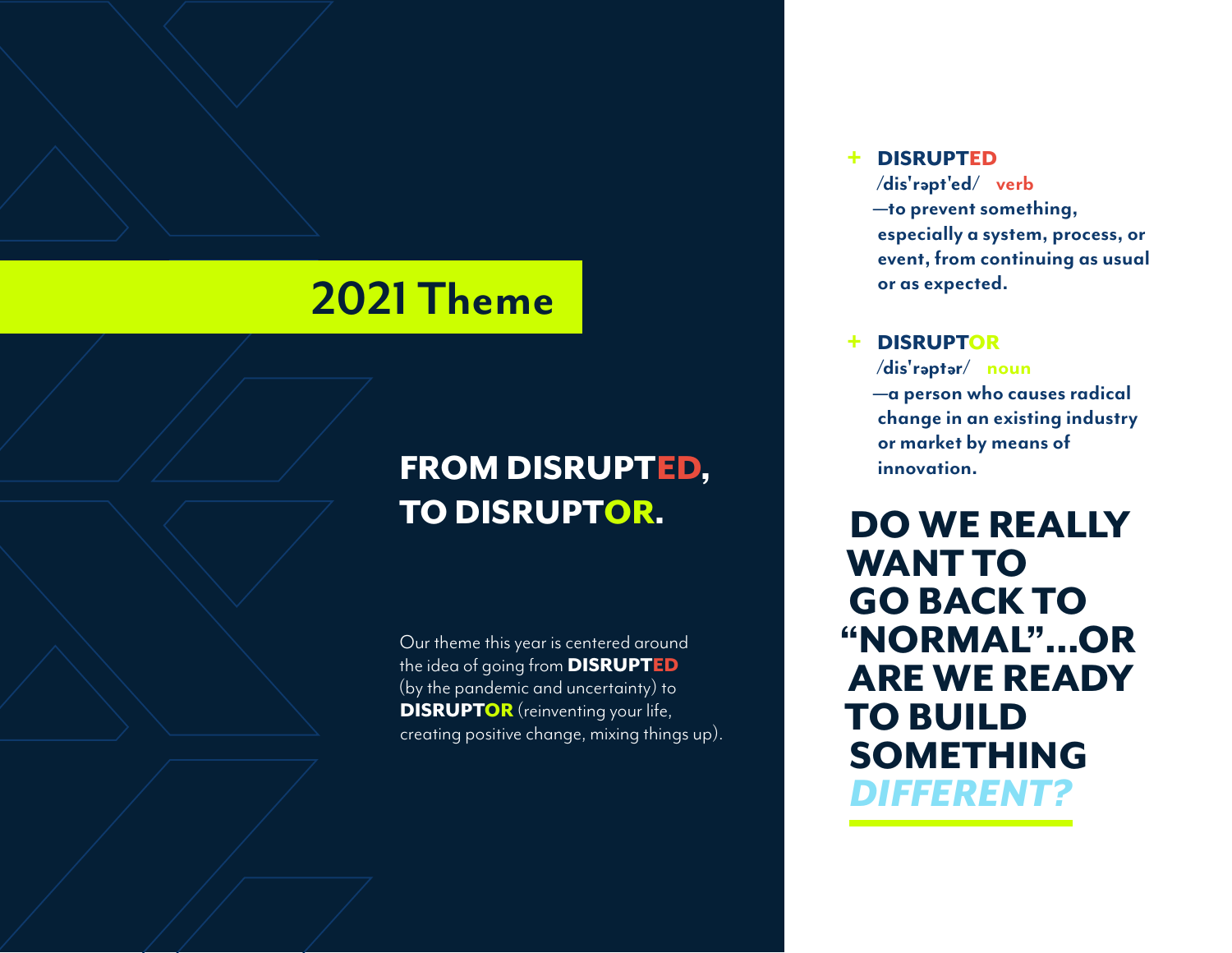# XLARGE XI PRESENTING SPONSOR \$10,000

#### <sup>+</sup> *ONLY 1 SPOT AVAILABLE*

- First right of refusal DesignXL 2022
- <sup>+</sup> Rotating logo on all conference presentation screens, at each venue
- <sup>+</sup> Pre-event social media shoutout and press release inclusion
- Post-event social medial media shoutout
- 8 General Admission tickets
- 8 DesignXL t-shirts
- 8 DesignXL swag bags
- 2 VIP tickets
- Step & Repeat at pre and post parties
- 60-sec video to play at Rex Theatre during conference (production not included)
- Logo placement on: website, event entryway, front cover of program, t-shirts

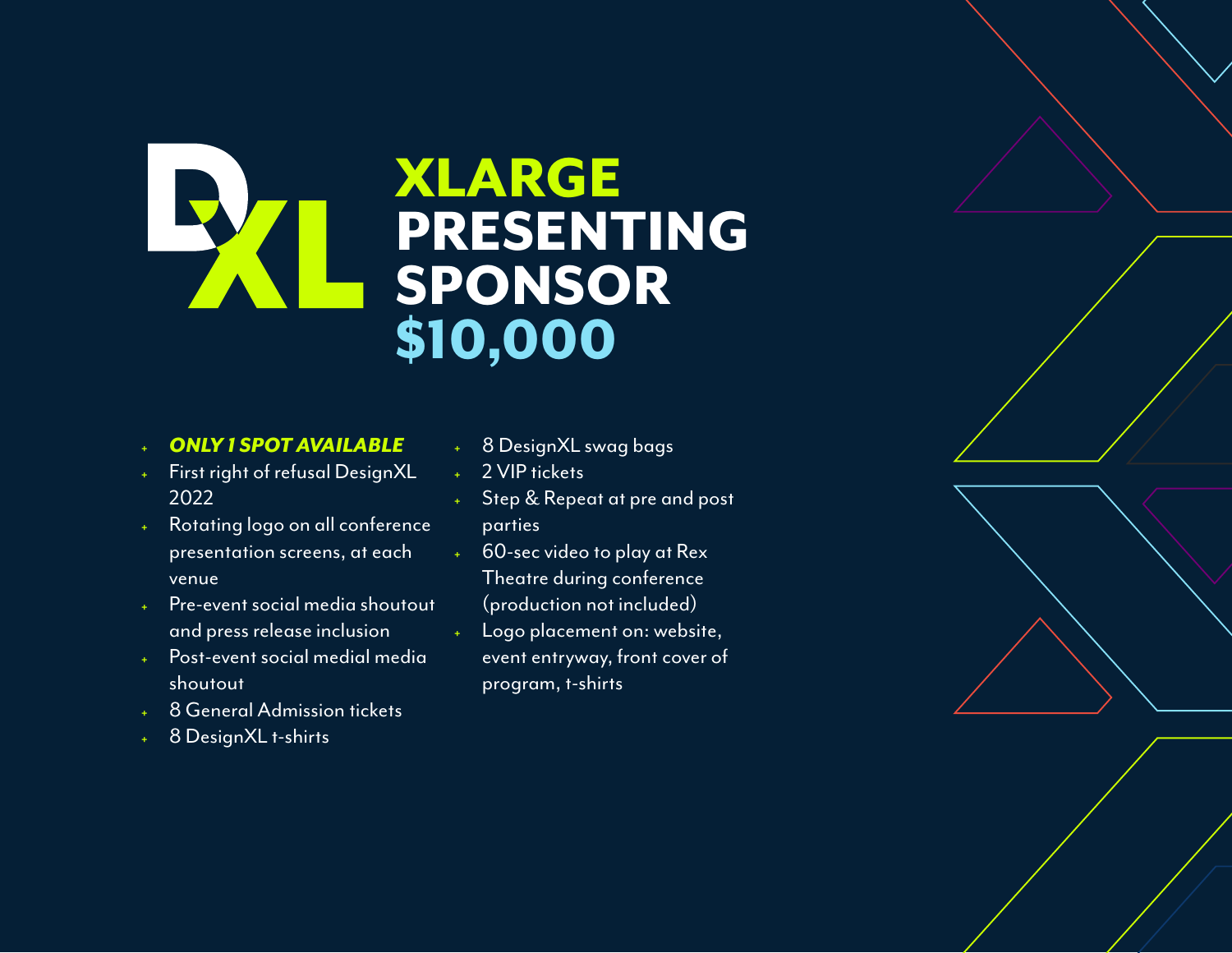## **LARGE**  $\mathbf{P}$ SPONSOR \$5,000

- <sup>+</sup> Rotating logo on all conference presentation screens, at each venue
- Pre-event social media shoutout
- <sup>+</sup> Post-event social media shoutout / thank you
- <sup>+</sup> 6 General Admission tickets
- 6 DesignXL t-shirts
- <sup>+</sup> 6 DesignXL swag bags
- 2 VIP tickets
- 30-sec video to play at Rex Theatre during conference (production not included)
- <sup>+</sup> Logo placement on: website, event entryway, event program

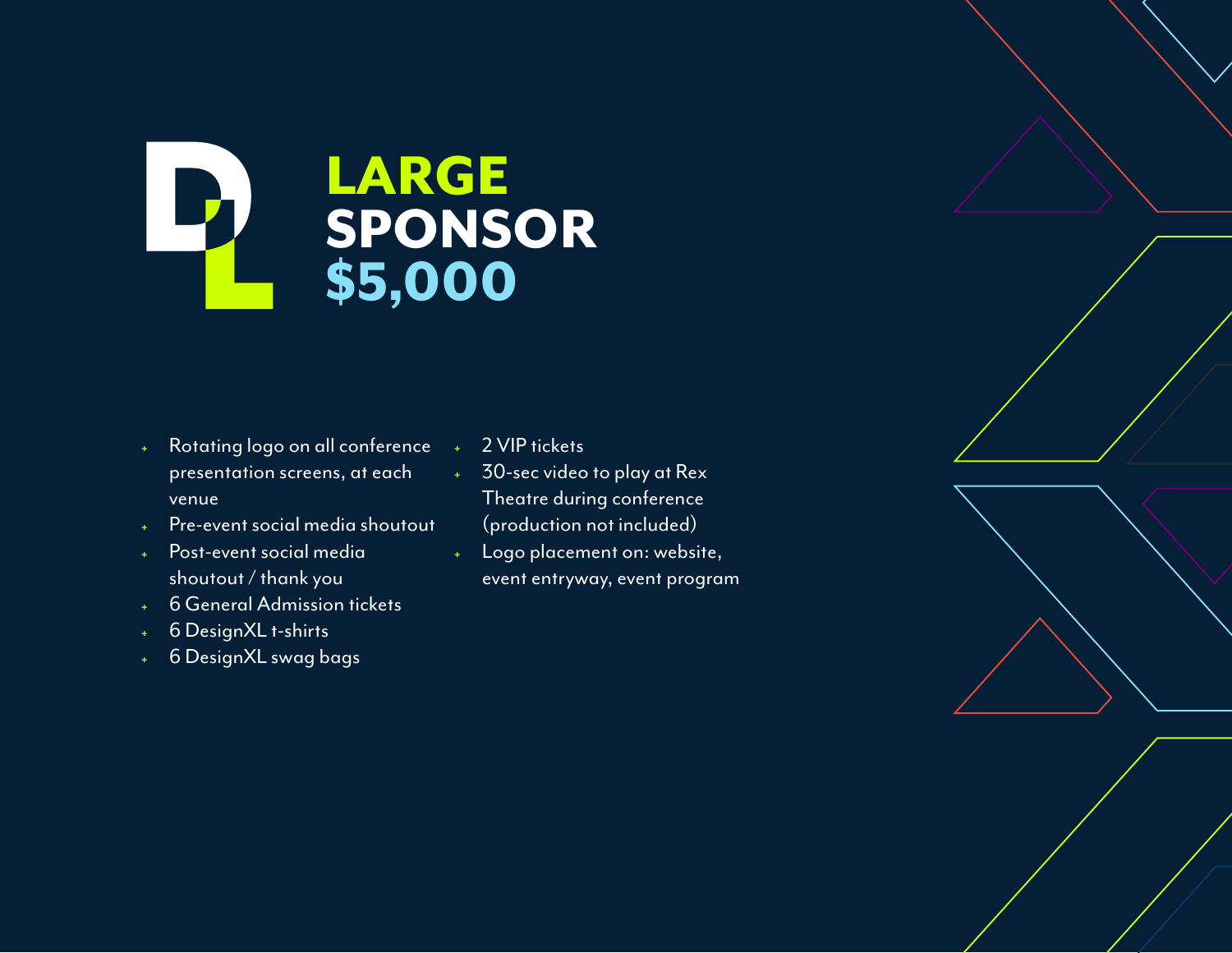

- <sup>+</sup> Rotating logo on all conference presentation screens, at each venue
- <sup>+</sup> Pre-event social media shoutout
- <sup>+</sup> Post-event social media shoutout / thank you
- 4 General Admission tickets
- 4 DesignXL t-shirts
- 4 DesignXL swag bags
- 2 VIP tickets
- <sup>+</sup> Logo placement on: website, event entryway, event program

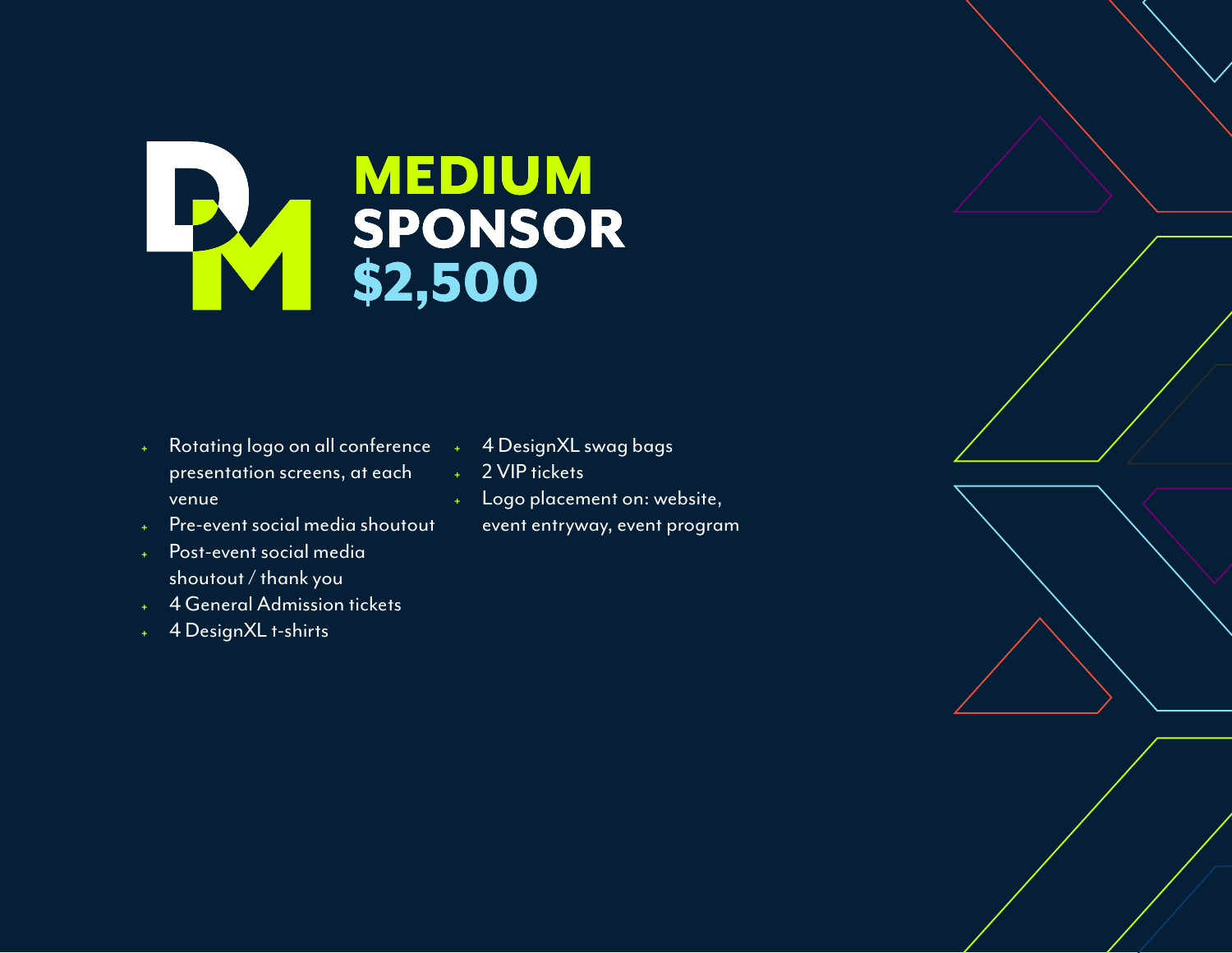

- <sup>+</sup> Rotating logo on all conference presentation screens, at each venue
- <sup>+</sup> 2 DesignXL t-shirts
- 2 DesignXL swag bags
- Pre-event social media shoutout
- 2 General Admission tickets
- <sup>+</sup> Logo placement on: website, event program



- Rotating logo on all conference presentation screens, at each venue
- Pre-event social media shoutout
- <sup>+</sup> 2 DesignXL t-shirts
- <sup>+</sup> Logo placement on: website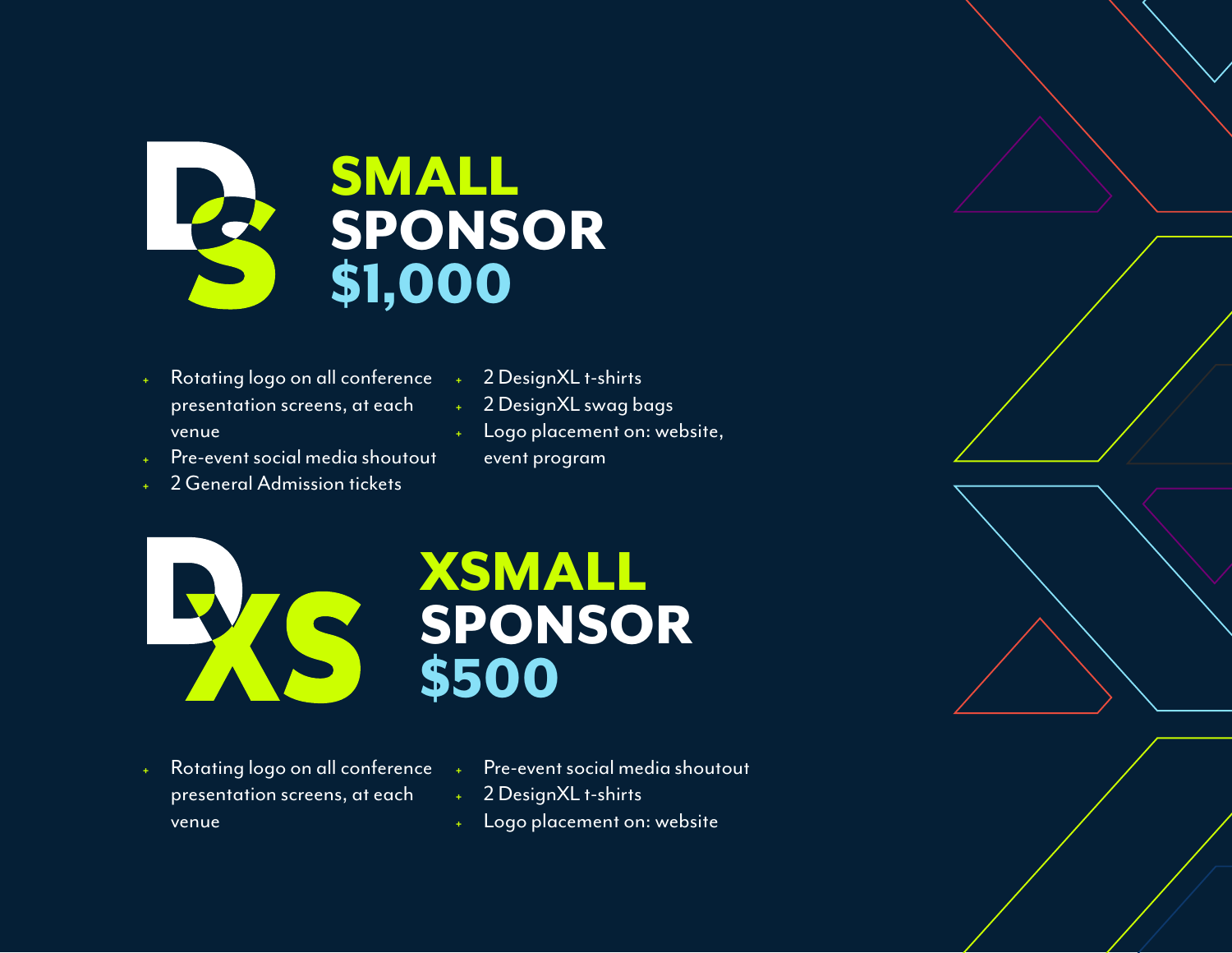### SPONSORSHIP LEVELS

| First right of refusal for DesignXL 2022                                           | $\mathsf X$                                         |                                           |                                           |                        |                |
|------------------------------------------------------------------------------------|-----------------------------------------------------|-------------------------------------------|-------------------------------------------|------------------------|----------------|
| Logo placement in event materials                                                  | Website, event entryway,<br>event program, t-shirts | Website, event entryway,<br>event program | Website, event entryway,<br>event program | Website, event program | Website        |
| Rotating logo on conference presentation screens                                   | $\mathsf{X}$                                        | X                                         | $\times$                                  | $\times$               | X              |
| Verbal mentions of sponsor via Emcee                                               | $\mathsf{X}$                                        | $\times$                                  | $\times$                                  |                        |                |
| Pre-event social media shoutout                                                    | $\mathsf{X}$                                        | $\times$                                  | $\times$                                  | $\times$               | $\times$       |
| Post-event social media shoutout                                                   | $\times$                                            | $\mathsf{X}$                              | $\times$                                  |                        |                |
| Press release inclusion                                                            | $\mathsf X$                                         |                                           |                                           |                        |                |
| Step & Repeat inclusion at<br>pre and post parties                                 | $\times$                                            |                                           |                                           |                        |                |
| Sponsor video played at Rex Theater during conference<br>(production not included) | 60-second                                           | 30-second                                 |                                           |                        |                |
| <b>VIP</b> tickets                                                                 | 8                                                   | 6                                         | $\overline{4}$                            | $\overline{2}$         |                |
| DesignXL t-shirts                                                                  | 8                                                   | 6                                         | $\overline{4}$                            | $\overline{2}$         | $\overline{2}$ |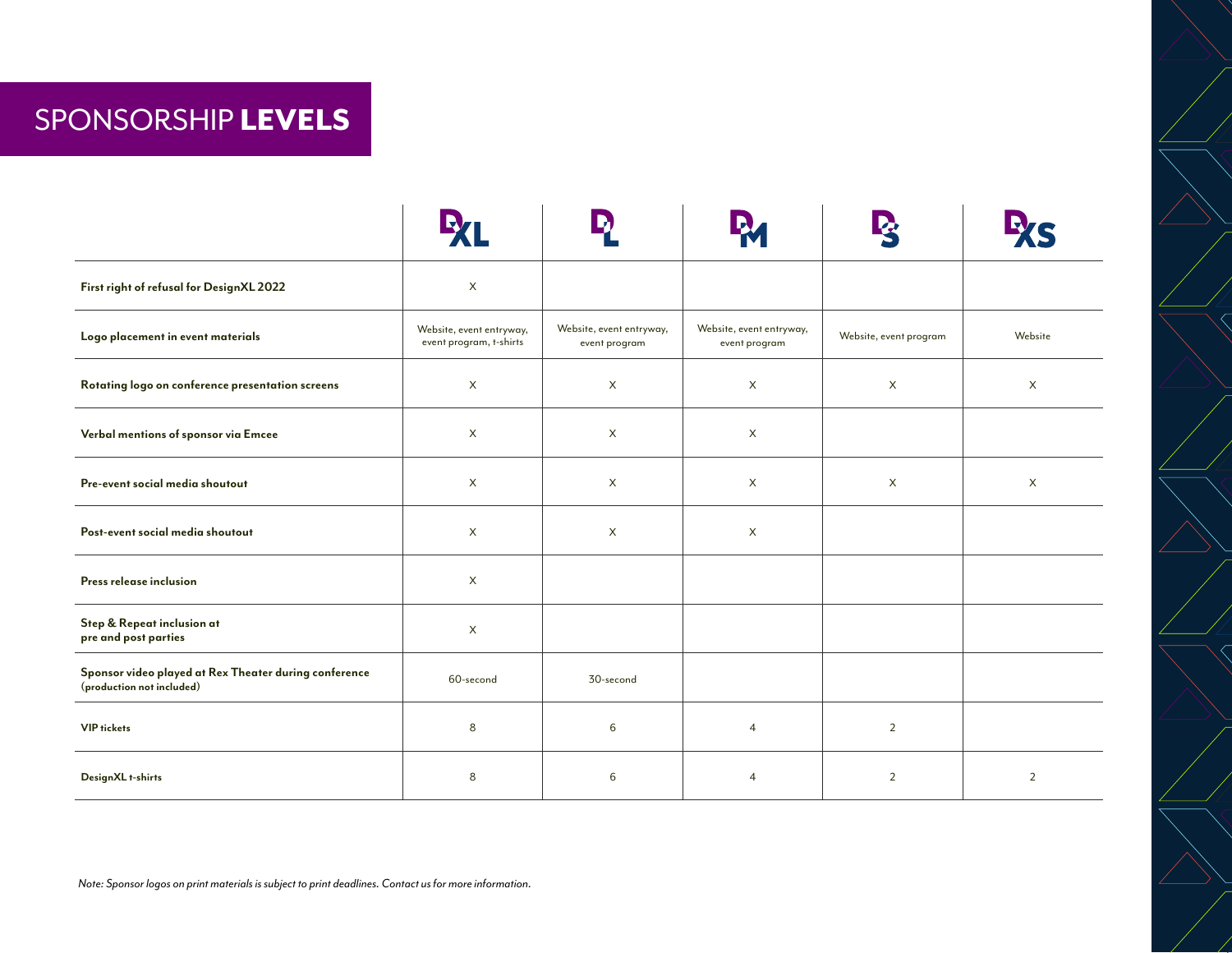

# KEYNOTE SPONSOR \$1,500

- Pre-event social media shoutout
- Pre-presentation video/ introduction before and after keynote
- Visibility: up to 300 people
- <sup>+</sup> Logo placement on: website, physical signage, and presentation deck featuring the keynote

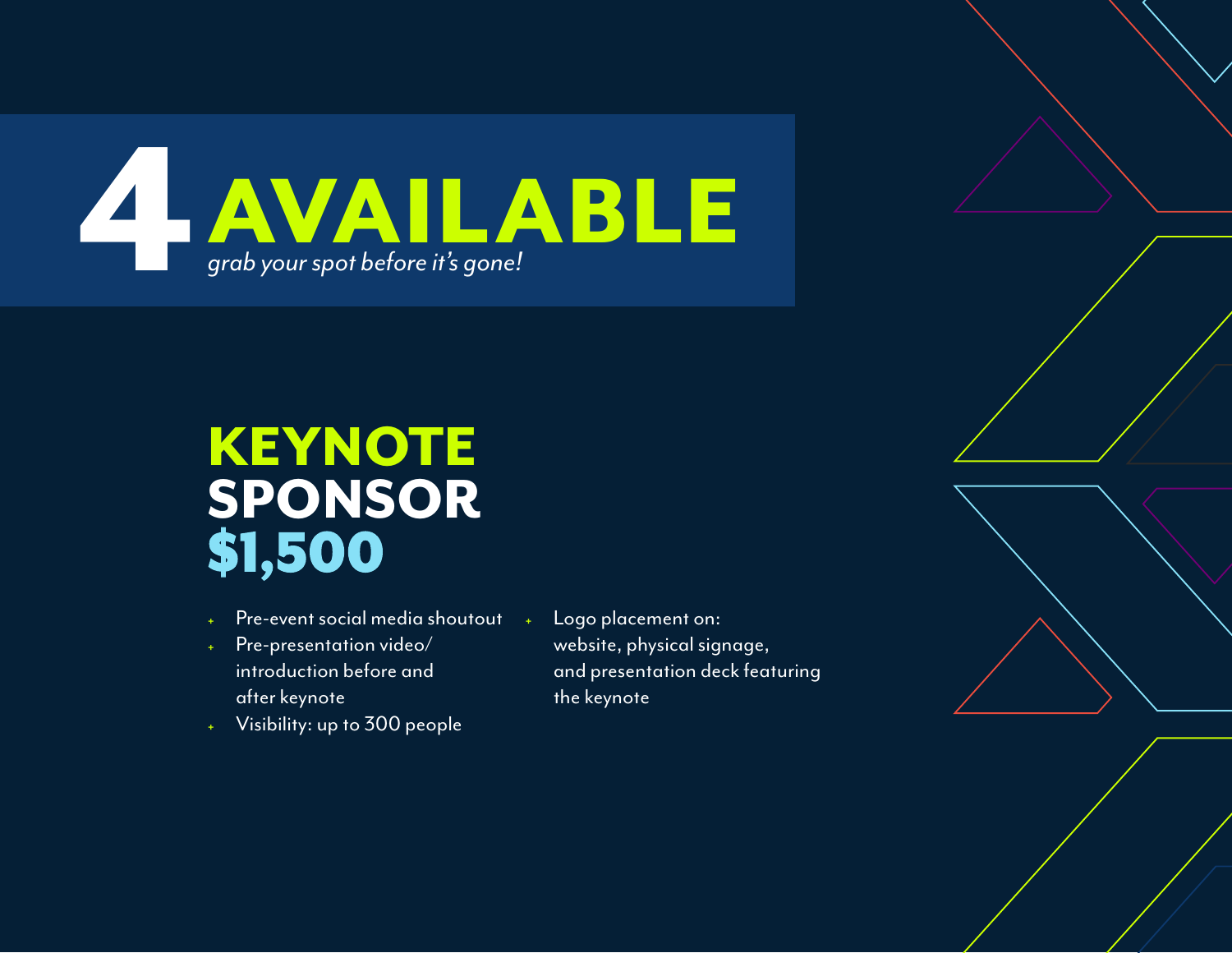

# WORKSHOP SPONSOR \$750

- Pre-event social media shoutout
- Pre-presentation video/ introduction before and after workshop
- Visibility: up to 75 people
- <sup>+</sup> Logo placement on: website, physical signage, and presentation deck featuring the workshop

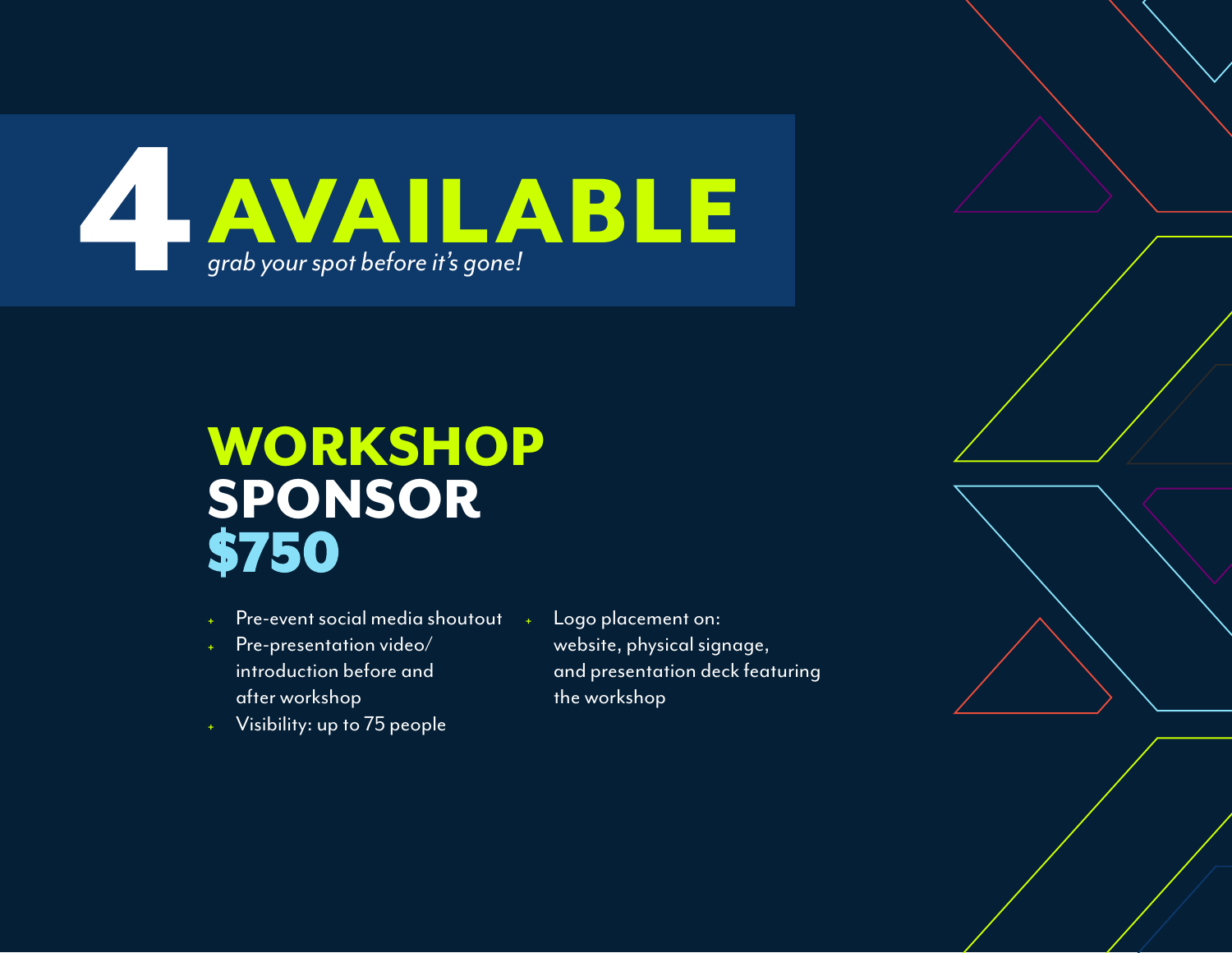### MORE SPONSORSHIP OPPORTUNITIES\*

| <b>COFFEE BAR</b>                  | \$500           | <b>INTERPRETERS</b>                  | \$2,000          |
|------------------------------------|-----------------|--------------------------------------|------------------|
| <b>TACO BAR</b><br><b>SPONSOR</b>  | \$500           | AV, MUSIC,<br><b>&amp; LIGHTING</b>  | \$2,500          |
| <b>PRE-PARTY</b><br><b>SPONSOR</b> | \$2,000         | <b>POST-PARTY</b><br><b>SPONSOR</b>  | \$2,500          |
| <b>IN-KIND</b><br><b>SPONSORS</b>  | <b>\$VARIES</b> | <b>RESTAURANT</b><br><b>PARTNERS</b> | <b>\$ VARIES</b> |

If you are looking for a different sponsorship opportunity, we would love to have you! Email us for more information: [sponsors@designxl.org](mailto:sponsors@designxl.org )

*\*All amounts are approximate, please contact us for more details!*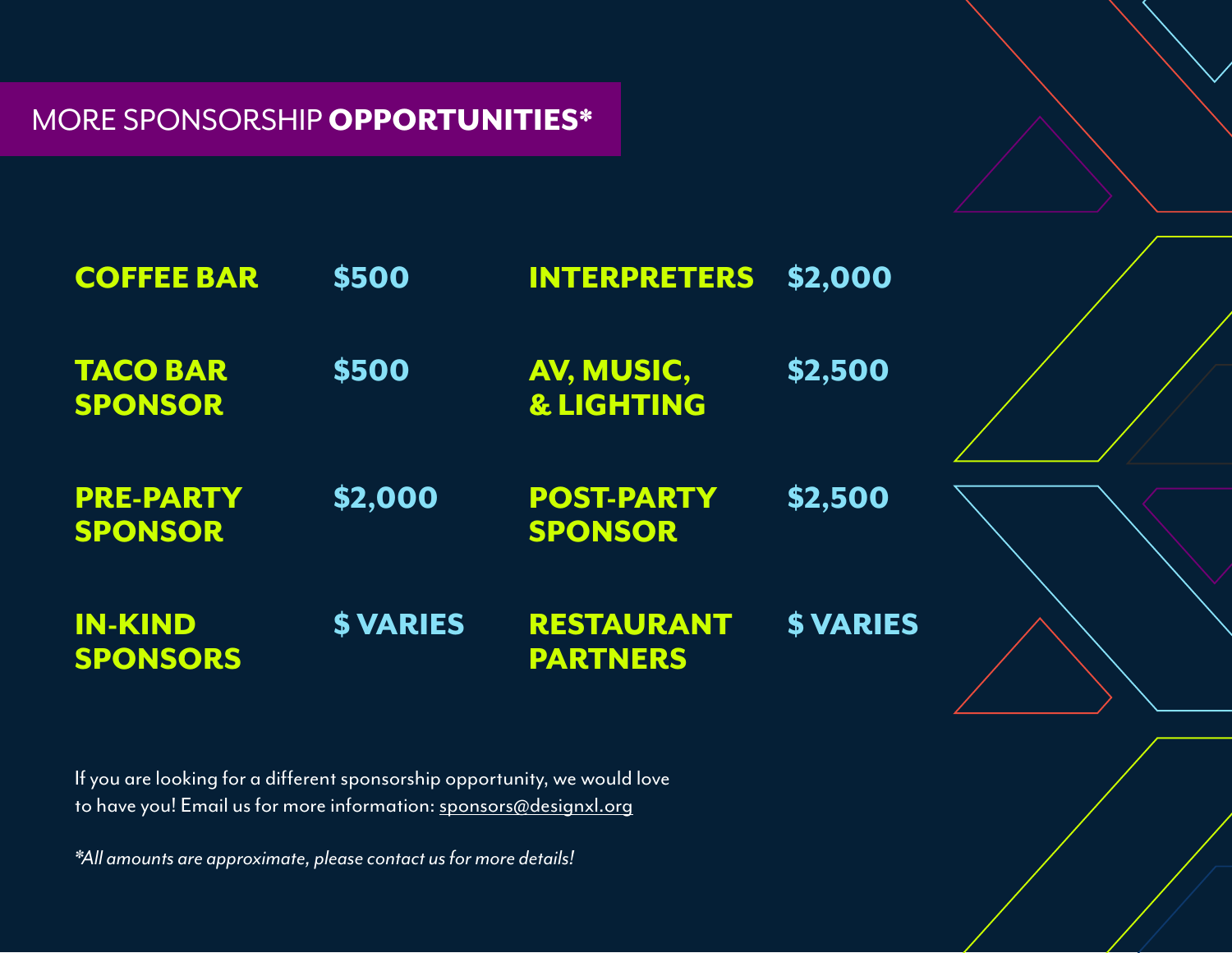# **Presented by**

### PENSACOLA **DESIGNERS**

**[www.pensacoladesigners.com](https://www.pensacoladesigners.com)**

#### What is Pensacola Designers?

We are a nonprofit organization that provides education, networking, and support for our local creative community. Our membership is comprised of professional and student designers and creatives working within the local communications, marketing, and advertising industries.

#### When and how was it founded?

Pensacola Designers was originally organized in 2014 as an invite-only Facebook group. Since then, the Facebook group has amassed over 500 members. In 2019, the group officially organized as a nonprofit to better provide opportunities and events to its members.

#### What is the purpose of the group?

Originally the group served as a community space where local designers could share their work for critique, post portfolios, ask questions of experienced designers as well as post jobs and employment opportunities within the local industry. Now, with the attainment of nonprofit status, the group seeks to:

- 1. Provide more formal educational opportunities for individuals connected to the communications, marketing and advertising industry;
- 2. To advance professional and quality development of design professionals, and;
- 3. To advocate for the growing design and creator community within our region.

#### Who do we benefit?

Through education and advocacy, our work will benefit multiple audiences:

- 1. The Gulf Coast Design Community By advancing professional development of the design community to elevate the quality of work produced by designers, filmmakers, content creators, makers and the creative industry as a whole.
- 2. The Local Communications, Marketing & Advertising Industry As a result of our impact on the design community, we will elevate the local communications, marketing and advertising industry's position and presence as a top-tier area for quality work and talent.
- **3.** The Business Community at Large Businesses will benefit from both the surge in top creative talent to effectively position their businesses and companies
- 4. The Community at Large Because of our impact on attracting and retaining top talent, our community will benefit from the economic and workforce development opportunities created from our efforts.

#### Why did we decide to found DesignXL?

In early 2019, a dedicated group of professionals from the local creative community decided to create a conference to bring the industry's best and brightest thinkers to the Pensacola area. Our main purpose is to serve our community with theoretical and practical knowledge to advance their professional development, build new skillsets, and improve overall quality of work.